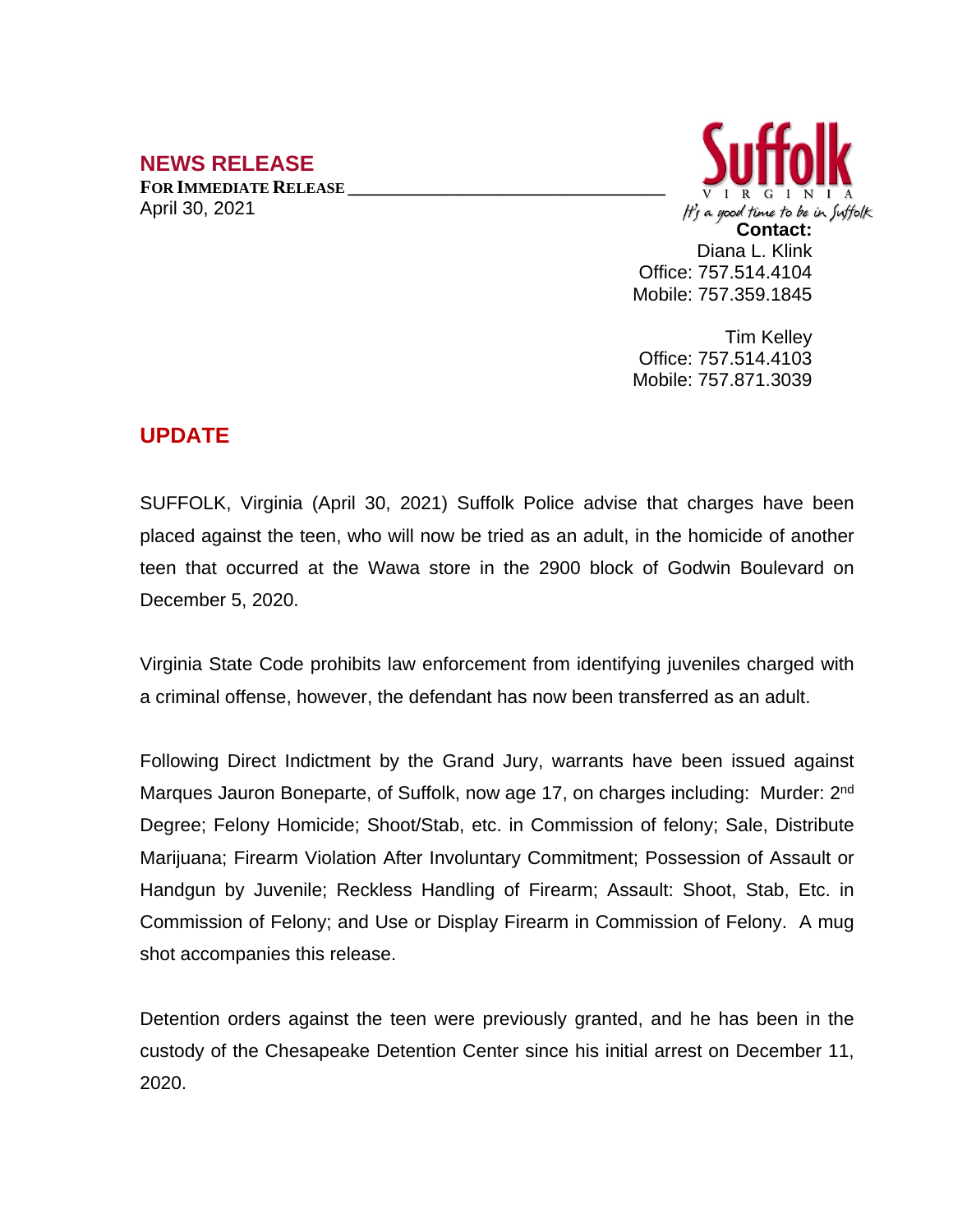#### **UPDATE**

SUFFOLK, Virginia (December 11, 2020) Suffolk Police advise they have arrested a 17-year old male and charged him with Second Degree Murder (F) and Use of a Firearm in the Commission of a Felony (F) in relation to this incident. Due to the age of the suspect, his name and booking photograph will not be released.

The investigation into the incident remains ongoing.

Anyone with any information is asked to contact Suffolk Police or Suffolk Crime Line. To submit online, go to [www.p3tips.com](http://www.p3tips.com), visit the Suffolk Police Department website ([www.suffolkva.us/spd\)](http://www.suffolkva.us/spd) and look for the Suffolk Crime Line link, or go to the Suffolk Police Department Facebook page at [www.facebook.com/suffolkpolicedepartment](http://www.facebook.com/suffolkpolicedepartment). You can also call 888-LOCK-U-UP, 1-888-562-5887, Option 5. Once a person submits a tip, they will be given a TIP ID and password. With this information they can login at p3tips.com and submit follow-up information, engage in two-way dialogue, be informed of the outcome of the tip, and access any pertinent reward information.

## **UPDATE**

SUFFOLK, Virginia (December 7, 2020) The victim in Saturday night's shooting has been identified as Torico Reaves, Jr., age 18 of Virginia Beach, Virginia.

The investigation into the incident is ongoing. Suffolk Police ask if any citizens were present at the Wawa store Saturday evening and left prior to the arrival of Suffolk Police that they contact Suffolk Police or use Suffolk Crime Line to share any information they may have. To submit online, go to [www.p3tips.com,](http://www.p3tips.com) visit the Suffolk Police Department website ([www.suffolkva.us/spd](http://www.suffolkva.us/spd)) and look for the Suffolk Crime Line link, or go to the Suffolk Police Department Facebook page at [www.facebook.com/suffolkpolicedepartment](http://www.facebook.com/suffolkpolicedepartment). You can also call 888-LOCK-U-UP, 1-888-562-5887, Option 5. Once a person submits a tip, they will be given a TIP ID and password. With this information they can login at p3tips.com and submit follow-up